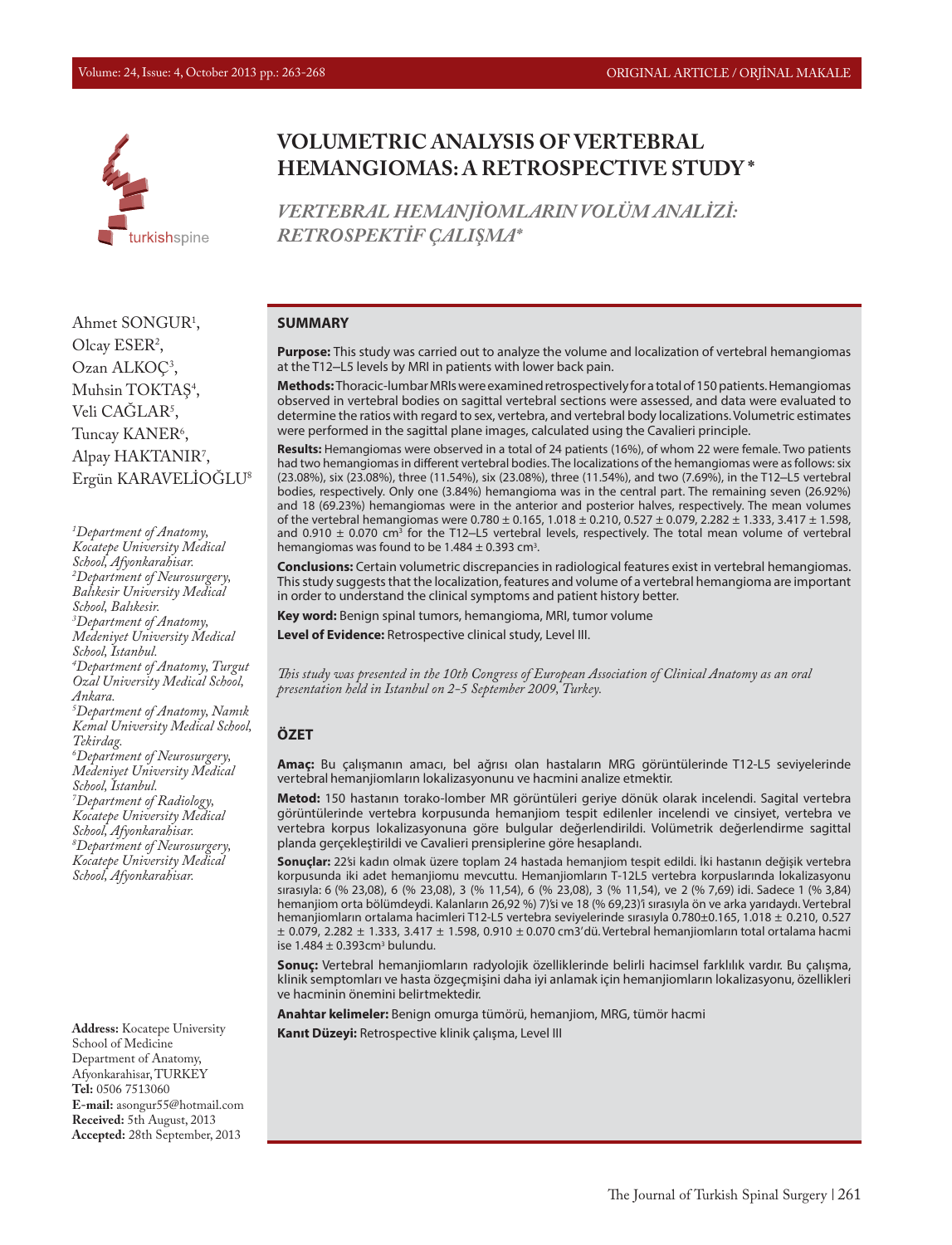# **INTRODUCTION:**

Osseous hemangiomas are benign developmental vascular lesions of bone, usually of dysembryogenetic origin or a hamartomatous lesion. They are common in the spinal column and calvaria, and less frequently affect long bones. Vertebral hemangiomas (VHs) account for 28% of all skeletal hemangiomas, with the thoracic spine being the most common  $location<sup>12,16</sup>$ .

VHs are relatively common benign vascular tumors of the spinal column. The prevalence of VHs is common, and has been differently reported from 10% to 27%, based on autopsy studies, plain X-rays, and magnetic resonance imaging (MRI) reviews<sup>3,6,12,19</sup>. They are most often asymptomatic and found incidentally during imaging studies, and are commonly discovered in the routine evaluation of back pain. Only 0.9–1.2% of all VHs are symptomatic<sup>6,9,12,13,15</sup>. They generally present with pain, and fewer than half of the cases may present with neurological symptoms such as radiculopathy, myelopathy, and paralysis.

VHs may also need to be differentiated from other lesions, such as metastases, multiple myeloma, lymphoma, Paget's disease and blood dyscrasia4,8,22. Women are affected more often than men, and young adults are more commonly symptomatic than the elderly.

Hormonal stimulus during pregnancy may stimulate the growth of VHs. The majority of VHs are located in the thoracic spine, with comparatively fewer lesions in the lumbar and cervical regions. Multiple-level involvement occurs in up to 30% of cases. While these lesions can arise in patients over a wide age range, VHs are usually detected in patients in the fourth and fifth decades of life $6,8,12$ ,

Conventional spinal radiographic findings are characteristic, consisting of either regular vertical linear striations (corduroy cloth or jail bar) or a 'honeycomb' pattern in the vertebral body. In computed tomography (CT), VHs demonstrate prominence of the vertical coarse trabeculation with an intervening stroma of soft-tissue or fat attenuation dots (polka-dot pattern) in transverse image sections.

In magnetic resonance imaging (MRI), increased mottled signals on T1- and T2 weighted images (a mottled or salt/pepper appearance) are characteristic<sup>6,8,12,16</sup>.

VHs usually follow a benign course. They can cause neurological symptoms by multiple etiologies, including epidural expansion of tumor tissue, expansion of bony elements, expansion of feeding vessels, epidural hemorrhage, or rarely by compression fracture of the vertebrae<sup>4,8,22</sup>. One of the causes of spinal cord compression depends on the extension of extraosseous soft tissue into the paravertebral and/or epidural space<sup>19</sup>. The level of the vertebra affected, the localization of the VH in the vertebral body (i.e. anterior, central, or posterior), and the volume of the VH play an important role in the symptoms. Thus, the localization and volume of VHs are clinically important.

In this study, we retrospectively investigated VHs and their localizations and morphometry in the thoracolumbar vertebral bodies using MRIs of patients with lower back pain. We consider this to be the first study in the literature of volumetric measurements of VHs.

# **MATERIALS AND METHODS:**

Thoracic-lumbar MRIs were examined retrospectively in a total of 150 patients (48 males, 102 females) with lower back pain. The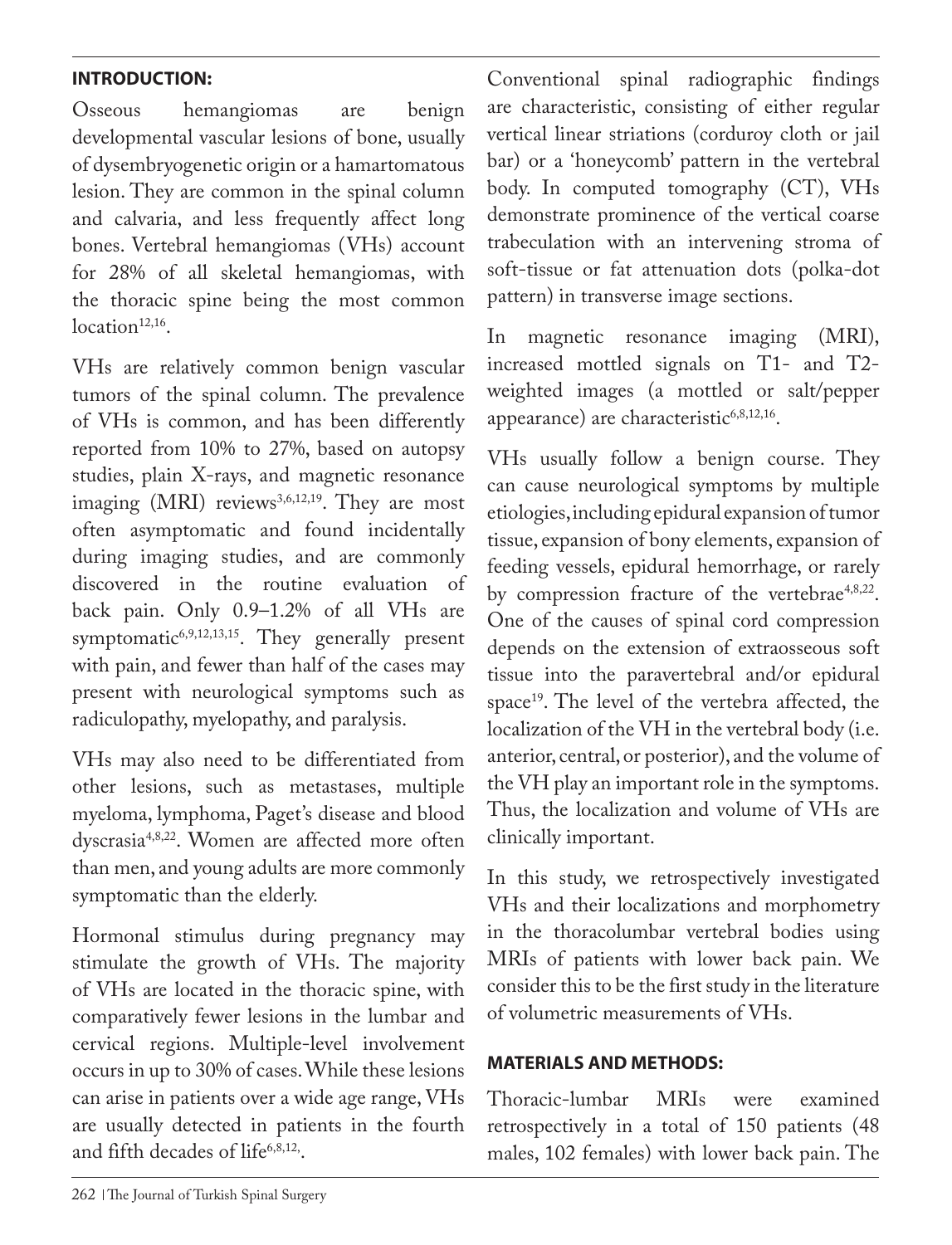mean age, weight, height, and body mass index (BMI) of the cases were  $43.04 \pm 2.190$  years, 73.28 ± 2.018 kg, 162 ± 1.234 cm, and 35.00 ± 0.826, respectively.

The MRIs were obtained from the Department of Neurosurgery, Pendik State Hospital, Istanbul. MRI examinations were carried out with a 1.5 Tesla device (Philips Intera, Philips Medical Systems, Amsterdam, The Netherlands) using T1- and T2-weighted sagittal and transverse planes with imaging in 3 mm sections. Hemangiomas observed in the T12–L5 vertebral bodies were assessed, and data were evaluated to determine the ratios with regard to sex, vertebra, and vertebral body localizations.

## **Localizations of the hemangiomas in vertebral bodies:**

In order to classify the localizations of the hemangiomas in the vertebral bodies, two vertical lines were drawn over the vertebral body image area in the sagittal plane, so that the body image area would be divided into three equal parts.

# **Volumes of vertebral hemangiomas:**

Volumetric estimates were performed on the sagittal plane images, which were printed on films in rectangular frames with dimensions of 83×55 mm. The volumes of the hemangiomas were calculated using the Cavalieri principle, one of the stereological methods, as described previously<sup>5,14</sup>. A square grid system with 2.5 mm between the test points, i.e. representing an area of 6.25 mm2 per point, were used to estimate the surface area of slices of the sagittal section planes. The films were then placed on a light box, and hemangiomas were identified with the guidance of a scanogram of the section series.

The transparent square grid test system was randomly superimposed on the entire image frame (Figure-1). Points hitting the surface area of hemangiomas were manually counted for a volume estimation using the formula given below:



**Figure-1.** MRI scans of a specimen a. without the point counting grid, and b. with the grid superimposed, in the sagittal plane.

# **RESULTS:**

Hemangiomas were observed in a total of 24 patients (16%), of whom 22 were females, in the T12–L5 vertebral bodies.

# **Localizations of the VHs:**

While two patients had two VHs in different vertebral bodies, the rest of the patients had only one VH in one vertebral body (26 hemangiomas in total). Localizations of the VHs were as follows: six (23.08%), six (23.08%), three (11.54%), six (23.08%), three (11.54%), and two (7.69 %) in the T12–L5 levels, respectively .

V= t  $\times$  [(SU  $\times$  d)/SL]2  $\times$  ΣP

According to the formula above, t is the thickness of the section, SU is the scale unit (the real length of the scale marked on the MRI), d is the distance between two points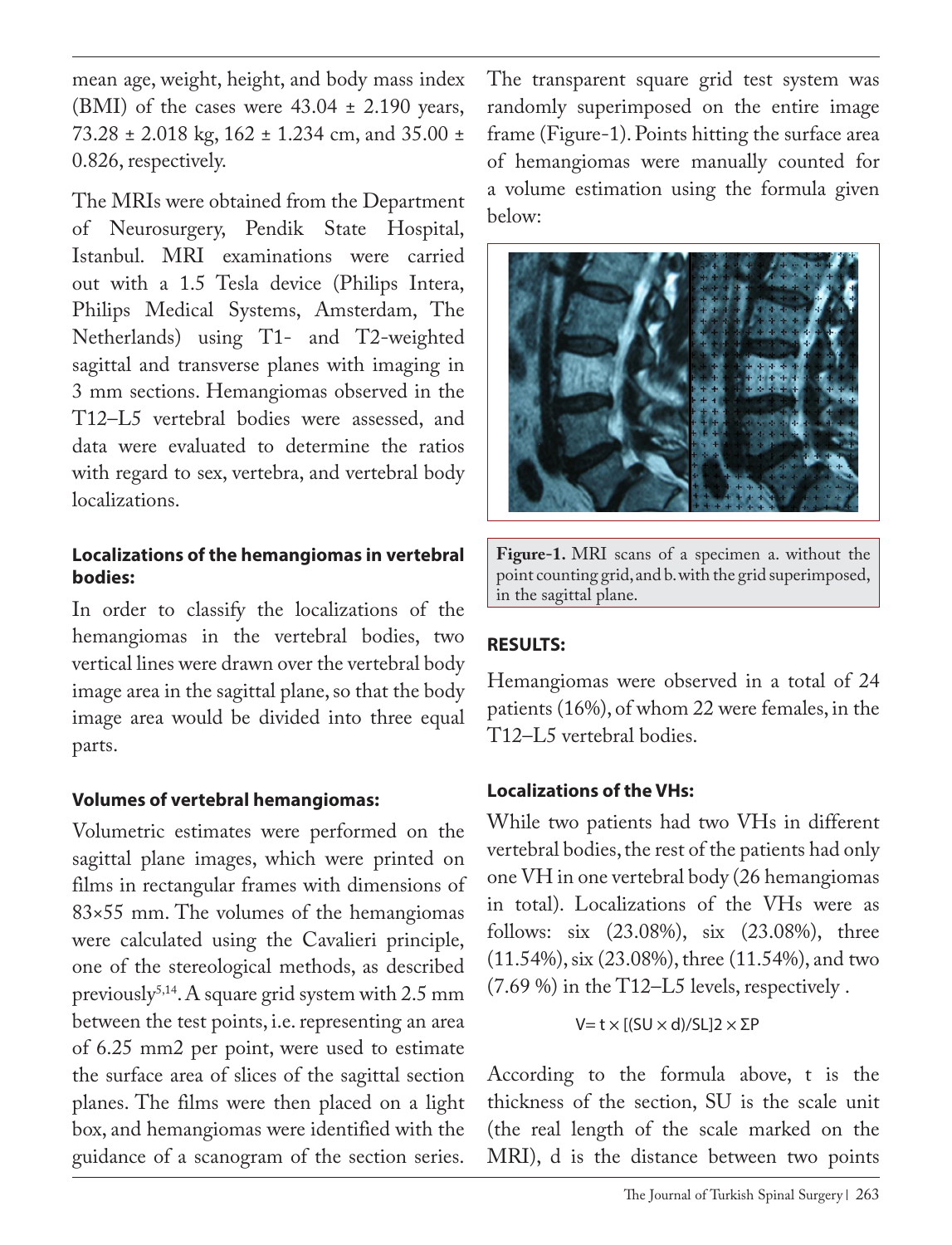in the point grid, SL is the scale length (the actual measure of the scale on the MRI) and P is the number of points counted. All data were entered into a previously-prepared Microsoft Excel spreadsheet for automatic calculation of both the results of the above formula and the statistical evaluation parameters, including the nugget variance and the coefficient of error (CE).

## **Statistical analyses:**

These were performed on a personal computer using SPSS for Windows software. Results were shown as mean ± SEM (standard error of means). A correlation analysis between the volumes of the hemangiomas, ages, and BMIs was performed using the Pearson correlation test. p<0.05 was considered statistically significant.

## **Localizations of the VHs in vertebral bodies:**

The localizations of the hemangiomas in the vertebral bodies were classified as being in the central part, anterior half, or posterior half. Seven (26.92%) of the hemangiomas were in the anterior part, 18 (69.23%) were in the posterior part, and only one (3.84%) hemangioma was found to be in the central part of the vertebral body (Figure-2).



**Figure-2.** Localizations of the hemangiomas in the vertebral bodies. The result is shown as a percentage. A: Anterior part, C: Central part and P: posterior part of vertebrae in the sagittal plane.

## **Volumes of VHs:**

The mean volumes of the VHs were 0.780  $\pm$ 0.165, 1.018  $\pm$  0.210, 0.527  $\pm$  0.079, 2.282  $\pm$ 1.333, 3.417 ± 1.598, and 0.910 ± 0.070 cm3 for the T12–L5 levels, respectively. The total mean volume of the VHs was found to be 1.484 ± 0.393 (range: 0.350–8.780) cm<sup>3</sup> (Table-1).

| Level           | Number of case | Volume of<br>hemangiomas | Minimum volume | Maximum volume |
|-----------------|----------------|--------------------------|----------------|----------------|
| T <sub>12</sub> | <sub>6</sub>   | $0.780 \pm 0.165$        | 0.430          | 1.440          |
| L1              | 6              | $1.018 \pm 0.210$        | 0.350          | 1.500          |
| L <sub>2</sub>  | 3              | $0.527 \pm 0.079$        | 0.370          | 0.620          |
| L3              | <sub>6</sub>   | $2.282 \pm 1.333$        | 0.430          | 8.780          |
| $L_4$           | 3              | $3.417 \pm 1.598$        | 0.900          | 6.380          |
| L5              | $\bigcap$      | $0.910 \pm 0.070$        | 0.840          | 0.980          |

**Table-1.** The mean volumes of vertebral hemangiomas in the T12–L5 vertebrae. Data are shown as mean ± SEM.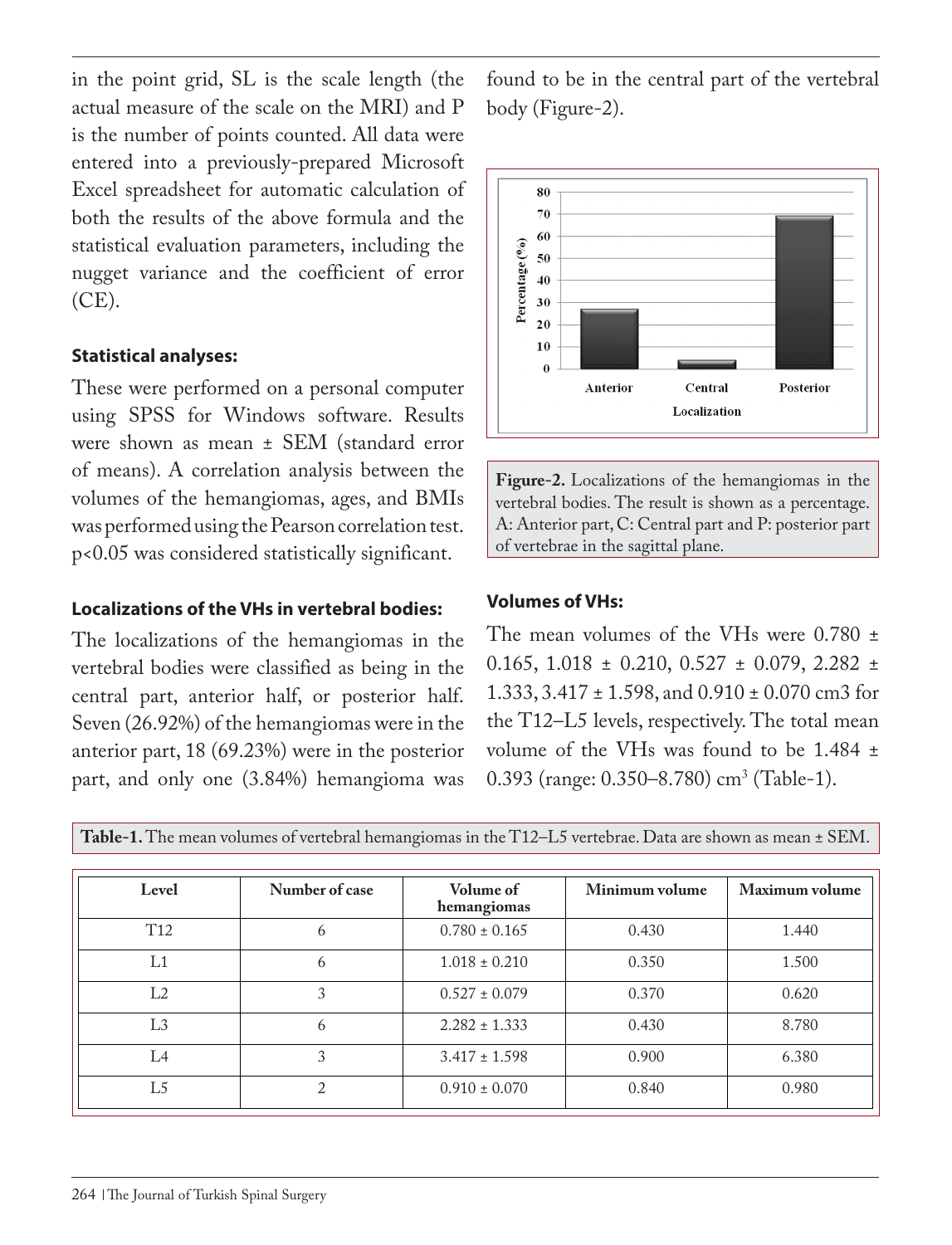## **Correlations:**

There were no statistically significant correlations between the VH volumes and BMI, or VH volumes and age, in the correlation tests.

# **DISCUSSION:**

MRI can be used for the diagnosis of VHs, and evaluation of the compression of the spinal cord and nerve root and tumor aggressiveness. VHs with a fatty stroma (hyper-intense on T1 weighted images) are generally indolent, whereas hypervascular lesions (hypo- or isointense on T1-weighted images, extensive flow void areas) have a higher risk for causing pain or spinal cord compression<sup>6,8</sup>. Thus, it can be hypothesized that hypervascular VHs are more frequently symptomatic. We performed our measurements using spinal MRIs in this study.

From an epidemiological perspective, patients with symptomatic VHs tend to be younger and female, and their lesions are more likely to be found in the thoracic spine and in the posterior parts of the vertebrae<sup>6,8,15</sup>. Pregnancy is one of the factors that can increase the development of VHs, and neurological symptoms in previously quiescent VHs. It has been hypothesized that the increase in intra-abdominal pressure caused by the growing fetus augments blood flow to the vertebral venous plexus, and that increased estrogen levels may enhance endothelial growth in hemangiomas<sup>10,20,24</sup>. The incidence of VHs is common, and has been variously reported from 10% to 27%, based on autopsy studies, plain X-rays, and MRI reviews<sup>3,6,12,19</sup>.

Barzin and Maleki found that the incidence of VHs was 26.9%, and that they were more common in females (30%) than males (23%), in an older age group, and in the lumbar spine3 . Most hemangiomas (65%) were less than 10

mm in diameter, and multiple hemangiomas were seen in 33% of cases. In our study, we detected VHs in 16% of patients who were referred to the clinic because of lower back pain. The majority of these patients were female (22 female, two male). VHs were more frequently observed in the T12, L1 and L3 vertebrae, and were encountered mostly in the posterior part of the vertebral body. Although these rates can be criticized because of the small number of cases, our study is consistent with the literature. However, we found no statistically significant correlations between BMI and VH volume, or age and VH volume. We were not able to perform any correlation tests between VH volumes and gender or clinical symptoms because of the lower incidence of VHs in men, and because our study is retrospective.

VHs are mostly asymptomatic (almost 99%). Symptomatic VHs may cause only pain (54%), or may be associated with various neurological symptoms  $(45\%)^{8,12}$ . Compression of the spinal nerve, deterioration of the bone's trabecular structures, and release of cytokine-like factors may be the main causes of pain due to VHs. The signs and symptoms of lumbar VHs may mimic herniated discs. Lesions in the lumbar region can cause cauda equina syndrome and compression of the medullary conus<sup>1,18</sup>. As our study was retrospective in design, involving MRIs ordered for the evaluation of lower back pain, some of the patients included also had disc degeneration. Therefore, the association of pain with degeneration, muscle spasm, or VHs could not be evaluated.

VHs are slow-growing benign hamartomas, which, in bones, are most commonly found in the calvaria and the spinal column. Within the spinal column, the thoracic vertebrae have been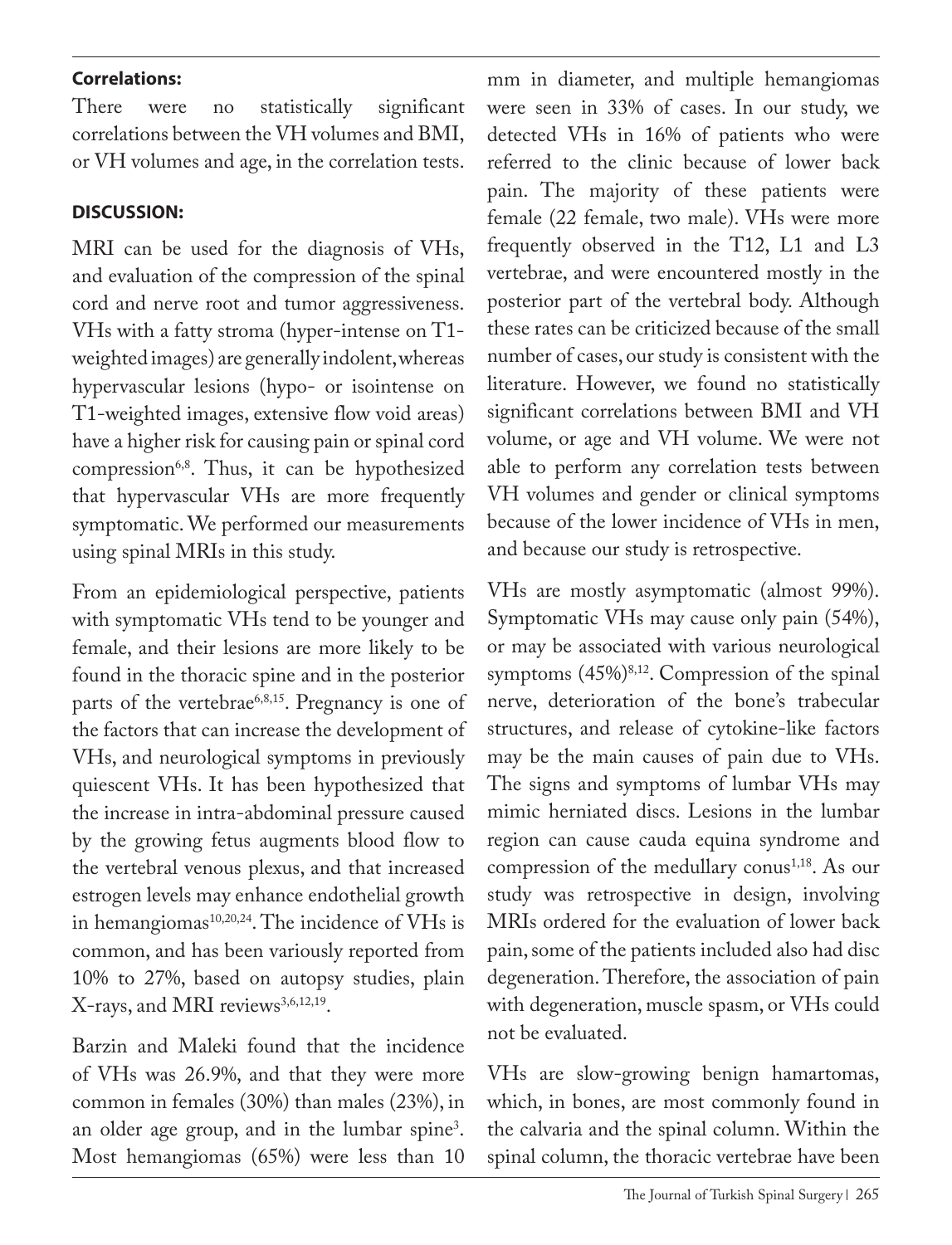shown in the literature to be most frequently involved<sup>23</sup>. In our opinion, the reason for this may be that the number of thoracic vertebrae is greater than the other vertebral groups.

Laredo et al. observed that VHs were located in L2, T8, and T9, in order of descending frequency<sup>11</sup>. VHs were seen in L1, L3 and T6 with the same frequency, less frequently than in T9. The vertebral column receives its arterial supply from derivatives of the dorsal branches of the intersegmental somatic arteries. The lower thoracic and upper lumbar vertebrae have a greater blood supply than the other vertebrae. The artery of Adamkiewicz (the arteria radicularis magna, the great radiculomedullary artery), which is the major artery in this region, originates between the T8 and L3 levels in 90% of cases7 . In a large study series, it was shown that the artery of Adamkiewicz originated from the aorta at the T5–8, T9–12 and L1–2 vertebral levels in 15%, 75%, and 10% of cases, respectively $2^1$ .

In our study, VHs were more frequently observed in the T12, L1 and L3 vertebrae. Our findings were partly consistent with the literature mentioned above. In the thorax and abdomen, the main trunk of the posterior intercostal or lumbar arteries passes around the vertebral body, giving off primary periosteal and equatorial branches to the vertebral body, and then a major dorsal branch, on each side. The dorsal branch gives off a spinal branch which enters the intervertebral foramen. The postcentral branches, which derive from the spinal branch, are the main nutrient arteries to the vertebral bodies2 . In our study, VHs were encountered mostly in the posterior part (69.23%) of the vertebral body.

Arteries enter the vertebral bodies through the posterior. Thus, there is a rich blood supply in the posterior part of the vertebrae, and this may be a reason for the increased frequency of VHs in the posterior compartment. We also think that the posterior localization of the VHs may be a problem resulting from posterior compression.

Plain radiographic findings are characteristic, consisting of either parallel linear streaks (corduroy cloth or jail bar) in a vertebral body of overall decreased density, or a honeycomb pattern. On transverse CT scans, a polka-dot pattern is demonstrated as the vertical trabeculae are imaged in cross-section<sup>17</sup>. The volumes of VHs may be important in differentiating them from tumors. Therefore, more studies into volumetric comparisons of VHs and other vertebral lesions are needed.

Although there have been studies on diameter measurements of VHs in the literature, we did not encounter any volumetric studies. Therefore, we think that our study is the first one in this regard. In our study, the total mean volume of VHs was found to be  $1.484 \pm 0.393$  mm3. The volumes of L3 and L4 VHs were relatively higher.

The current study can be criticized on several points. Firstly, statistical evaluation could not be performed properly, due to the small number of cases. Secondly, since it was a retrospective study and the studied MRIs were obtained from the clinic and belonged to patients with back pain, the clinical correlations could not be established. Our study will form a basis for subsequent studies. However, further studies including more cases and detailed clinical information are necessary for a better understanding of VHs.